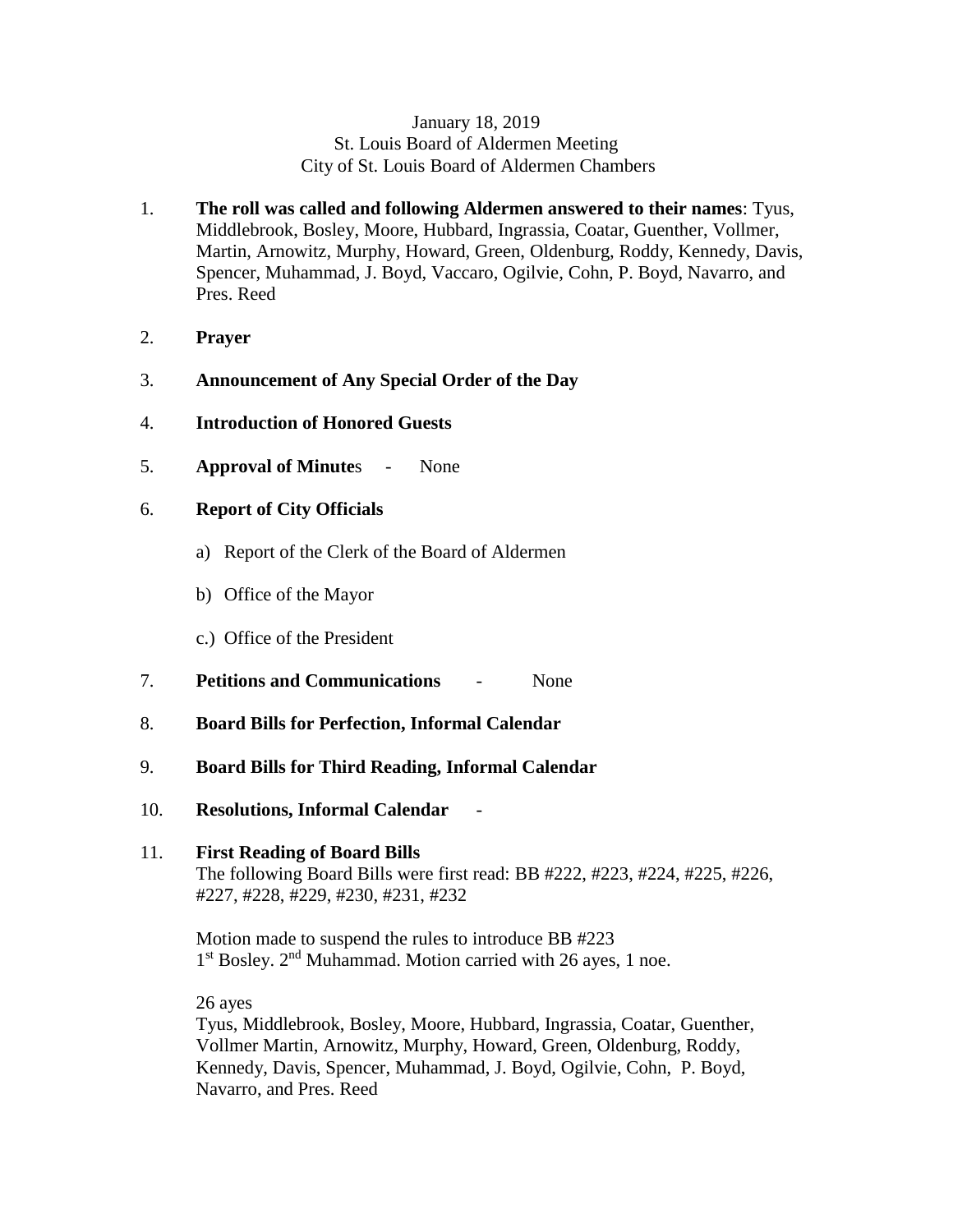1 noe Vacarro

## 12. **Reference to Committee of Board Bills, Resolutions, Mayoral Appointments**

Convention and Tourism:

Engrossment, Rules and Resolutions:

Health and Human Services:

Housing, Urban Development and Zoning: BB #226

Legislation:

Neighborhood Development:

Parks and Environmental Matters:

Personnel and Administration:

Public Employees: BB #231

Public Safety: BB #222, #223, #183, #232

Public Utilities:

Streets, Traffic and Refuse: BB #224, #225, #227, #230

Transportation and Commerce:

Ways and Means: BB #228. #229

13. **Second Reading and Report of Standing Committees** The following BBs were second read: BB #185, #203, #204, #213, #214, #9, #170, #189, #96, #177, #194, #202, #207, #190, #191, 193, #215CS

### 14. **Report of Special Committees** - None

- 15. **Perfection Consent Calendar** BB #101, #161 Motion made to adopt perfection consent calendar.  $1<sup>st</sup>$  Kennedy.  $2<sup>nd</sup>$  P. Murphy. Motion carried.
- 16. **Board Bills for Perfection** None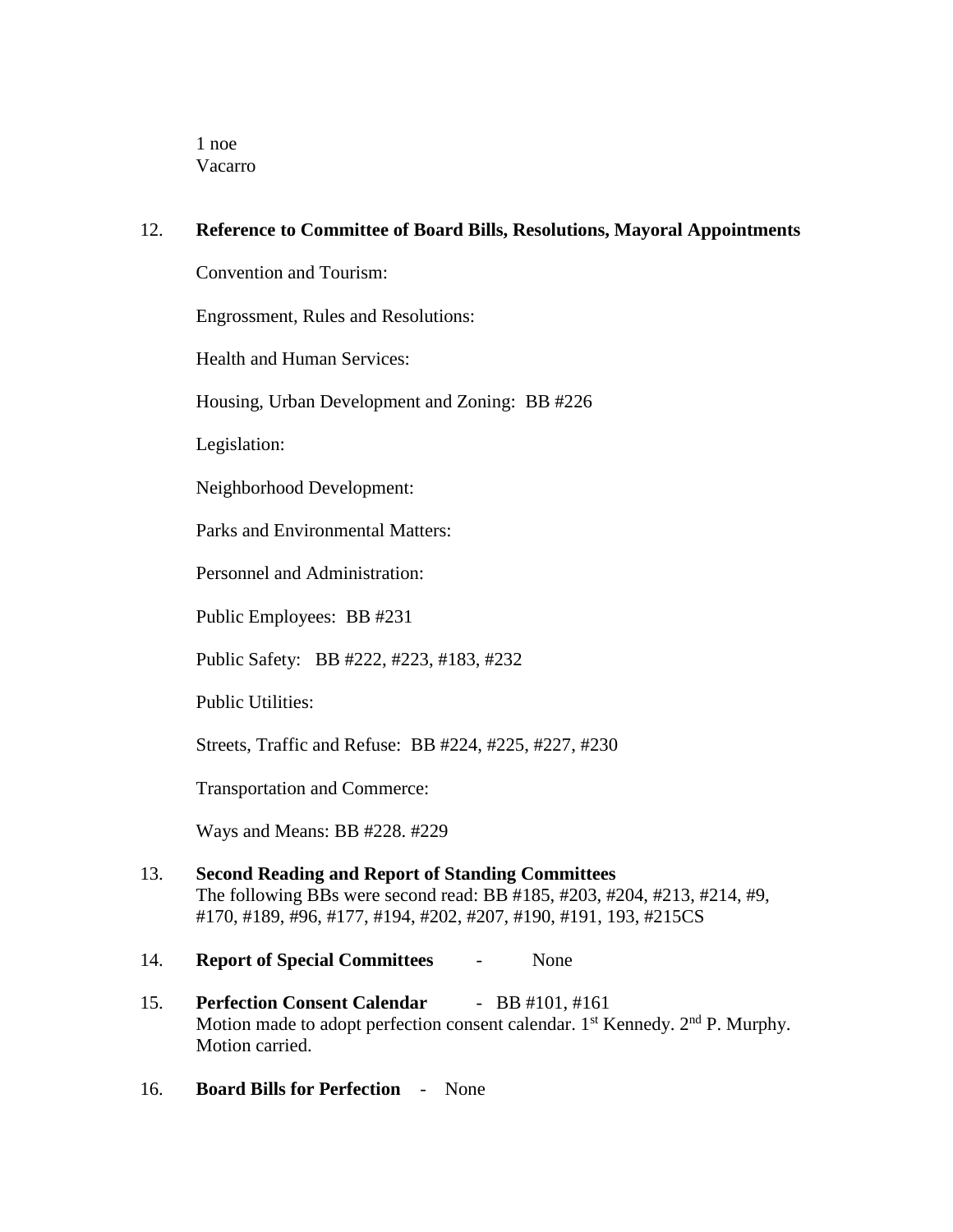17. **Third Reading Consent Calendar** - BB #143CS, #148CS, #159, #165CS, #178, #179, #181

Motion made to adopt the Third Reading Consent Calendar. 1<sup>st</sup> Kennedy. 2<sup>nd</sup> Vollmer. Motion carried as follows: 24 ayes

Tyus, Middlebrook, Moore, Hubbard, Ingrassia, Coatar, Vollmer, Martin, Arnowitz, Murphy, Howard, Green, Oldenburg, Roddy, Kennedy, Davis, Spencer, J. Boyd, Vaccaro, Ogilvie, Cohn, P. Boyd, Navarro, and Pres. Reed

#### 18. **Third Reading / Report of Engrossment and Final Passage** - None

- 19. **Report of Enrollment Committee** BB #143, #148CS, #159, #165CS, #178, #179, #181
- 20. **Courtesy Resolutions Consent Calendar**  Res. #219, #220, #222

Motion made to Adopt Courtesy Resolutions Consent Calendar.  $1<sup>st</sup>$  Davis.  $2<sup>nd</sup>$  by P. Boyd. Motion carried.

21. **First Reading of Resolutions** Res. #221, #223

> Motion made to send Res. #221 to Health and Human Services Committee. 1st Ingrassia. 2nd by Coatar. Motion carried.

Motion made to suspend the rules and introduce Res.  $\#223$ . 1<sup>st</sup> Coatar. 2<sup>nd</sup> Ingrassia. Motion carried with 26 ayes.

Tyus, Middlebrook, Bosley, Moore, Hubbard, Ingrassia, Coatar, Guenther, Vollmer, Martin, Arnowitz, Murphy, Howard, Green, Oldenburg, Roddy, Kennedy, Davis, Spencer, J. Boyd, Vaccaro, Ogilvie, Cohn, P. Boyd, Navarro, and Pres. Reed

Motion made to adopt Res. #223. 1<sup>st</sup> Coatar. 2<sup>nd</sup> by Arnowitz. Motion carried.

22. **Second Reading of Resolutions, Committee Reports and Adoptions** - Res #203

Motion made to adopt Res.  $\#203$ . 1<sup>st</sup> Coatar.  $2<sup>nd</sup>$  Cohn. Motion carried.